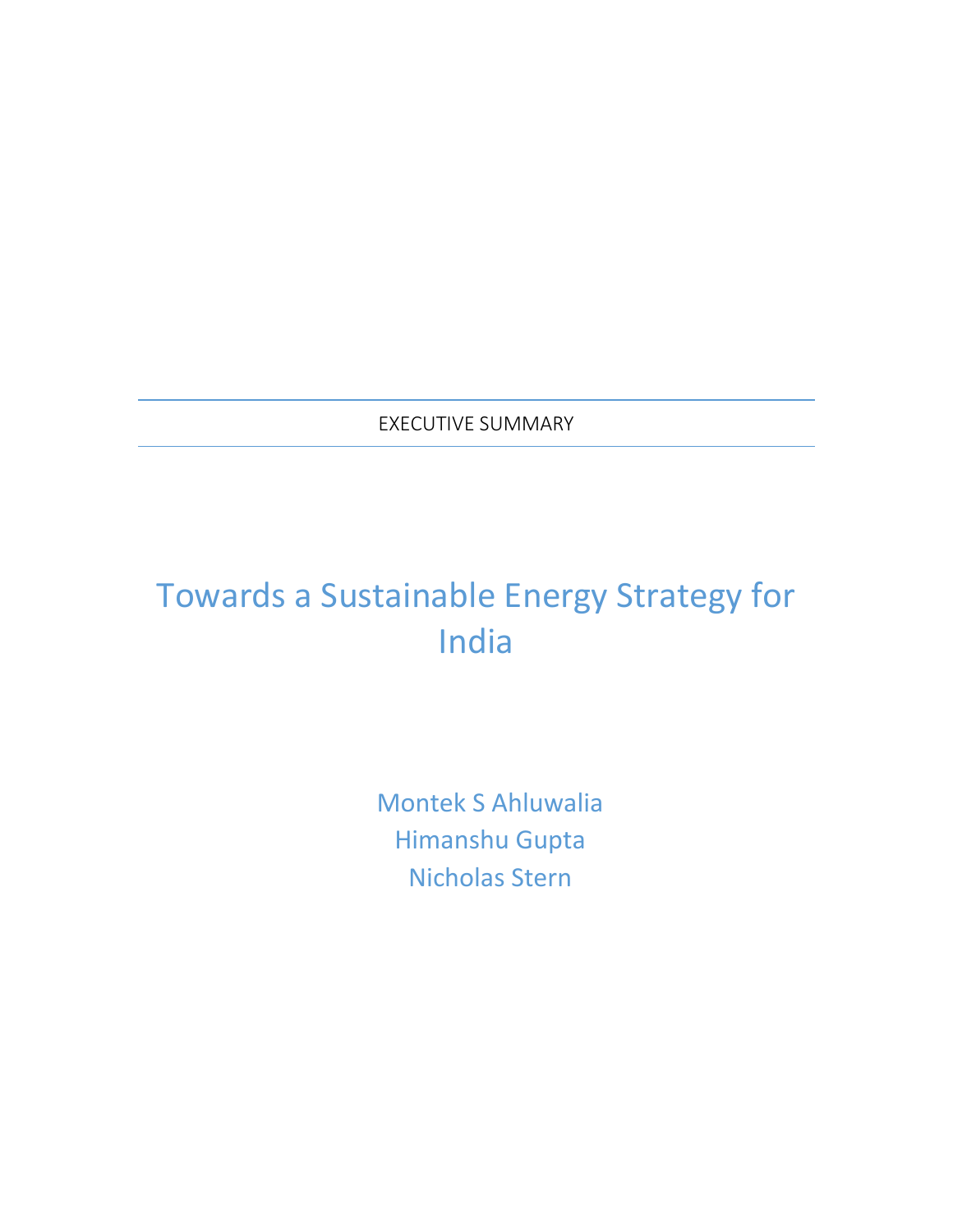The paper presents India's energy trajectory from 2012 to 2047 with a view to highlighting the implications for energy security (import dependence) and the trajectory of carbon emissions (sustainablility). The projections are based on the latest IESS V.2 calculator, recently released by Niti Aayog.

The growth rate assumed for the scenarios is an average of 7.4 % per year over the thirty five years 2012 to 20147. Two scenarios are developed: a **Business as Usual (BAU) Scenario** and a **Low Carbon (LC) Scenario.** 

#### **Business as Usual**

The Business as Usual Scenario allows for **some improvement** in energy efficiency over time and **a significant increase** in renewable energy production. It produces the following results.

The improvement in energy efficiency in the BAU is reflected in the fact that whereas GDP grows at 7.4 percent per year, total energy required grows only at 4.2 percent per year. The energy elasticity is .57 compared with .63 in the previous decade

The energy intensity of GDP falls from 0.24 kg of energy equivalent  $(kqoe)$  /\$ in 2012 to 0.08 kgoe/\$ in 2047 - a decline of 67 percent over 35 years. However, total energy demand increases **fourfold** over this period.

Since domestic energy supply cannot grow as fast, the import dependence in BAU increases sharply. **Import dependence for oil increases from 77 percent in 2012 to 90 percent in 2047 and even for coal it increases from 18 percent to 57 percent.**

The fourfold rise in total energy, with coa**l remain**ing the major source of energy, means that total carbon emissions rise in absolute terms. **Emissions per capita rise from 1.7 tonnes in 2012 to 5.9 tonnes in 2047**. The global target for 2050 is 2 tonnes per capita.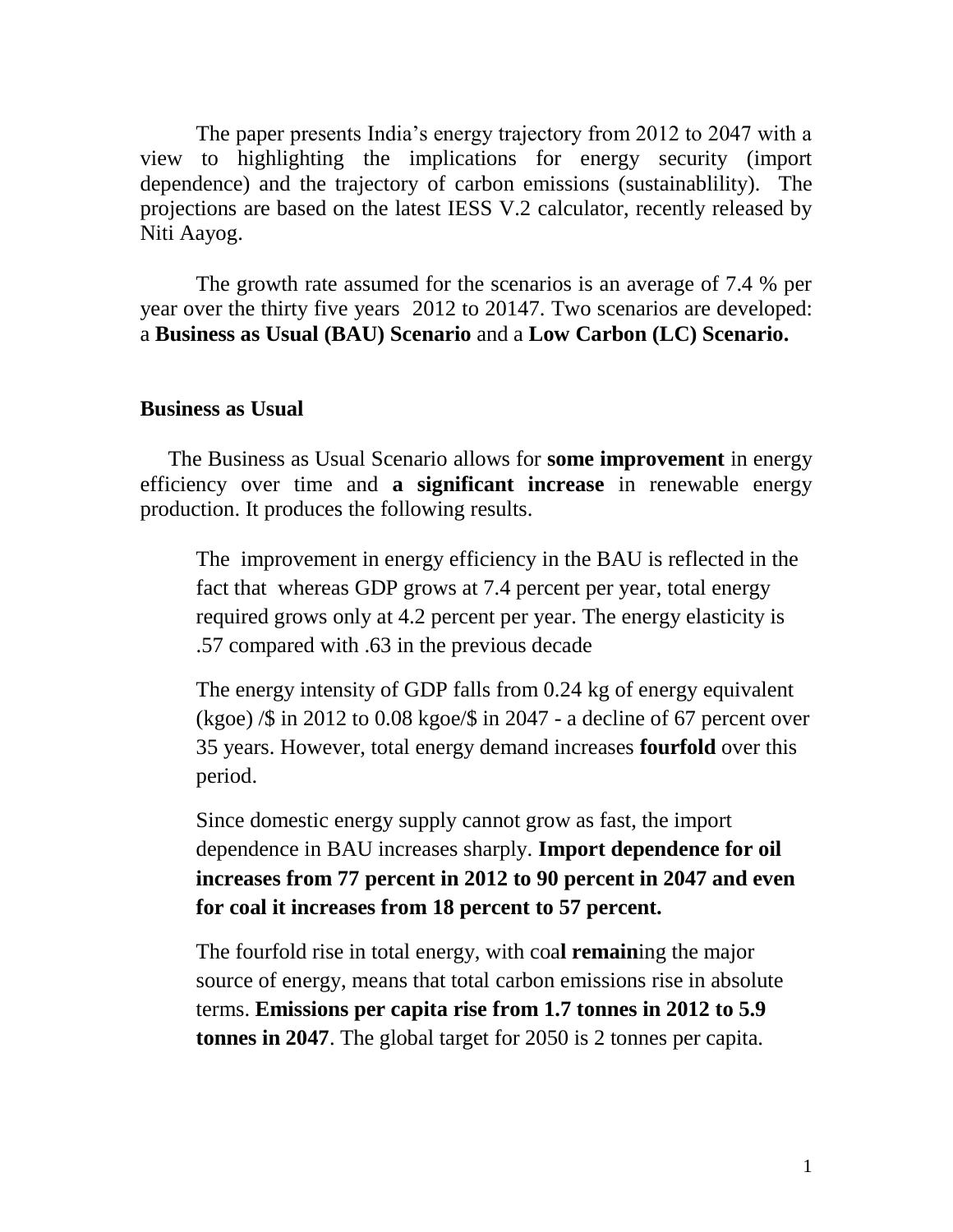India's per capita emissions are currently well below those of Europe and the US and though they are projected to rise, they will still be below Europe and the US in 2030. However, those countries are saying that they will take action to ensure that their emissions get down to 2 tonnes per capita by 2050. *If they do take such action,* it means their trajectories will be showing a significant downward trend after 2025. China is now expected to peak in 2025. A rising trend for India will attract criticism even from developing countries.

This raises the question**: Can India do better, and through what actions and at what cost?**

#### **Low Carbon Alternative**

The low carbon alternative (LCA) is based on implementing 17 **energy savings options** in 8 energy using sectors which are identified in the IESS calculator as the maximum effort that is feasible. This is combined with a **stronger effort in expanding renewable energy** than in BAU.

The 17 energy saving options are listed in **Boxes 1 to 8** (attached). On the supply side, the electricity generation capacity in renewables (solar and wind) is expected to increase from 695 GW in 2047 in the BAU (which is already a very substantial volume) to 735 GW in LCA.

The main results are the following:

- (i) Import dependence in oil falls from 90 percent in BAU to 60 percent in LCA.
- (ii) Import dependence in coal falls from 57 percent to 19 percent.
- (iii) Import dependence in all primary fuels falls from 59 percent to 22 percent.
- (iv) The absolute level of emissions in 2047 falls from 10,027 million tonnes (MT) in BAU to 5616 MT in LCA.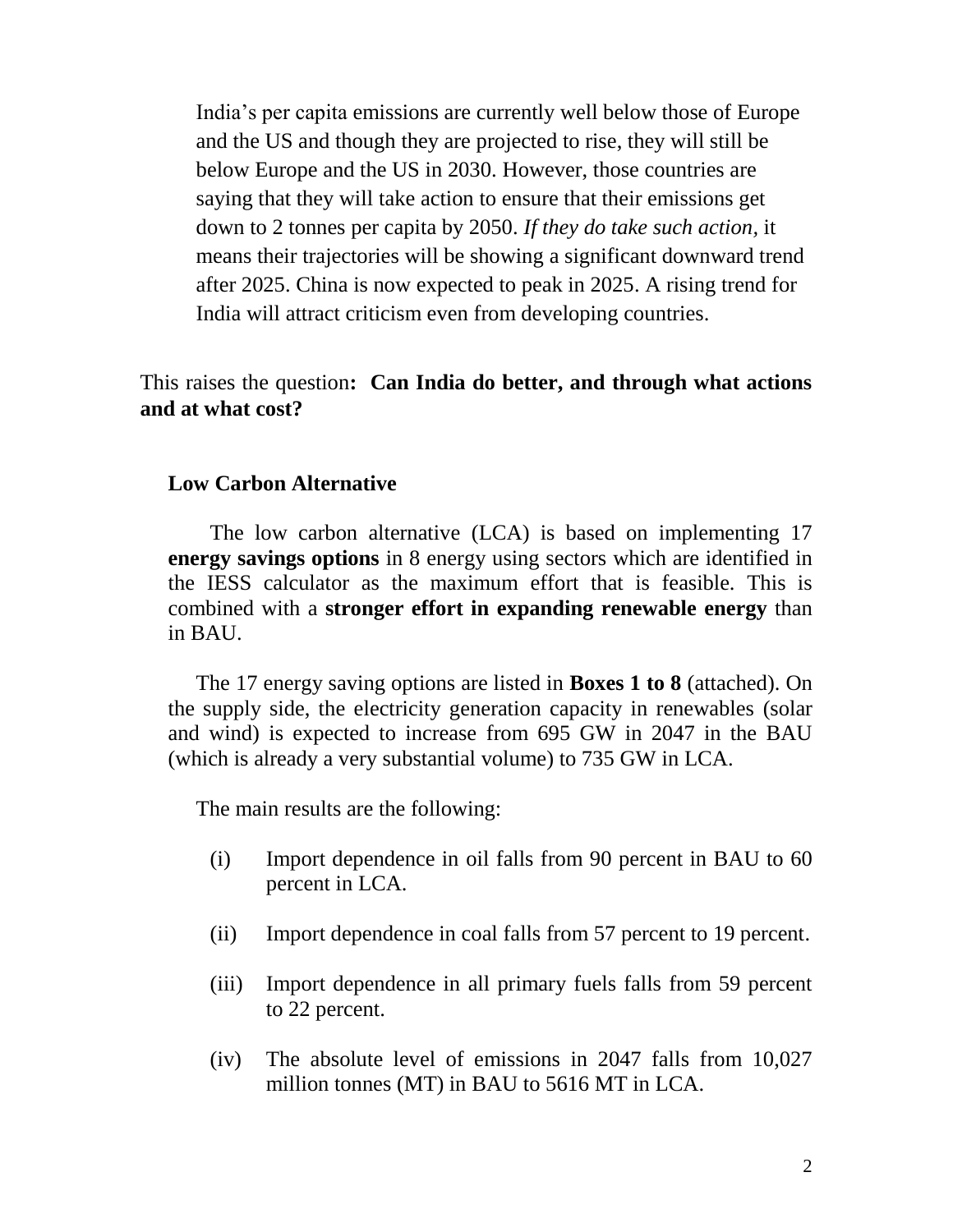- (v) **Additional green energy supply contributes only 10 percent of the total reduction in emissions compared to the BAU.** Most of the reduction is due to the energy savings efforts.
- (vi) Emission intensity of GDP falls to 0.59 tonnes/1000\$ in 2032. This is 50 percent lower than in the base year, i.e., much more than the 33 - 35 per cent committed in our INDCs.
- (vii) Emissions per capita in 2047 fall to 3.3 tonnes per capita. This is still higher than the 2 tonnes global target, but much better than in BAU.
- (viii) Whereas in the BAU, India's emissions do not peak, in the LCA emissions peak at about 6000 tonnes in 2042 when India's per capita income will be around \$9800**. This means India's emissions will peak at a lower per capita income than China's.**
- (ix) Coal consumption also peaks at around 1739 million tonnes (MT) in 2042. In the BAU projection there is no peak; coal consumption reaches 2500 tonnes in 2042 and keeps rising to reach 2704 MT in 2047.

The Low Carbon Strategy, which emerges from the boldest possible energy saving efforts built into the Niti Aayog calculator, is clearly desirable from both the energy security perspective and the sustainability perspective. **The issue is what are the costs and how do we implement the shift?**

This paper argues that a large number of sector specific and also economy wide policy decisions are needed if the changes envisaged in the Low Carbon Strategy are to be achieved. These policy changes are listed in **Box 9** of the paper (attached). Orchestrating so many policy changes, some of which involve different levels of government, will be a major challenge. This aspect of the policy challenge is not well realized.

The capital costs of the transition can be tentatively estimated on the basis of information in the IESS Calculator. There are obviously large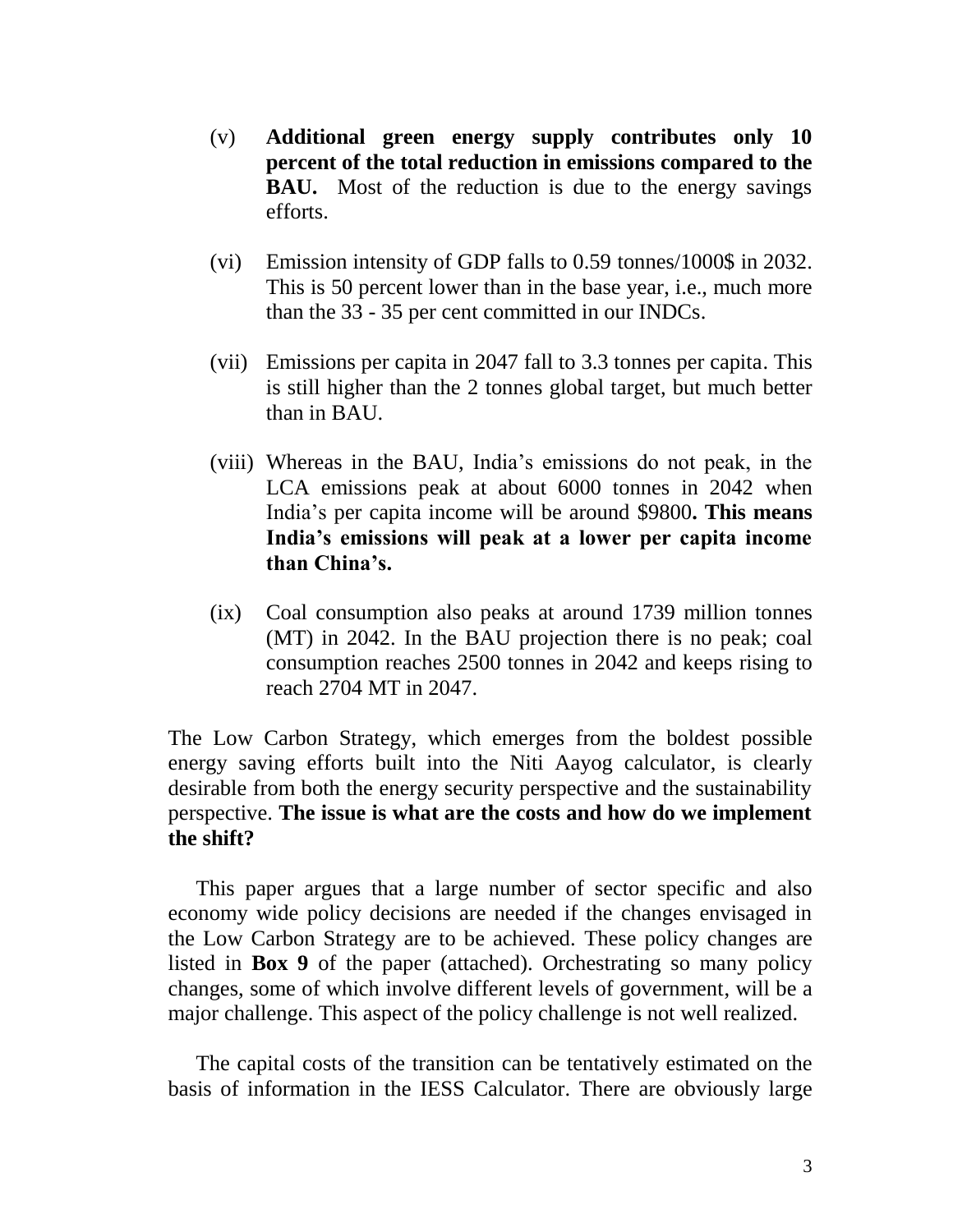uncertainties in such estimates since we cannot know how fast costs will fall over time, as new technologies evolve. However, two points are important: (a) Higher capital costs in the earlier years will be offset by lower fuel costs in future and (b) There are important health related cobenefits from moving to cleaner fuel technologies which have to be kept in mind.

A very rough estimate of the additional capital cost is about **1.5 %** of GDP per year in the first fifteen years. This could lead to lower investment in other sectors, which could lead to some loss in growth. However, this could be offset by new resource mobilization efforts, or by efforts to achieve higher total factor productivity growth stimulated by stronger reforms.

An important point to keep in mind is that if the developed countries do succeed in meeting the 2 tonnes per capita target, it will be because they have been able to bring about technological change which enables greater energy efficiency and a faster shift to greener fuels. These technologies will also be available for developing countries. We need to be open to adopting new technologies as they evolve.

The speed with which developing countries can achieve higher levels of mitigation will depend critically on the willingness of the industrialized countries to provide finance that can lubricate the transition.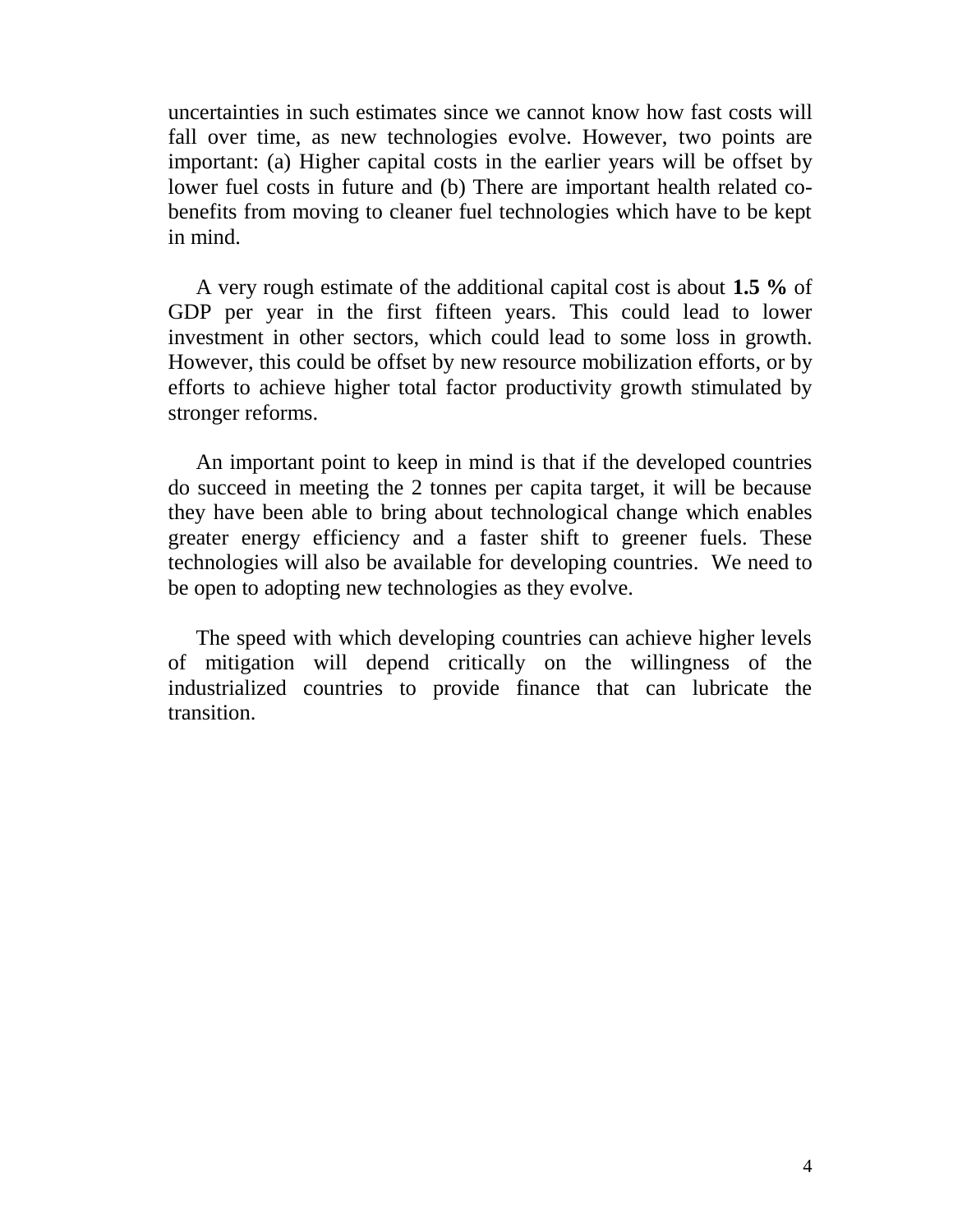| <b>Box 1. Potential Demand Reduction in Passenger Transport</b>                                         | 2032  | 2047  |
|---------------------------------------------------------------------------------------------------------|-------|-------|
| <b>BAU Scenario demand (Mtoe)</b>                                                                       | 167.3 | 278.8 |
| 1. Smart Cities and better urban planning leading to 21%<br>reduction in travel demand in cities        | 12.8% | 22.0% |
| 2. Shift from 14% rail share in 2012 to 19% in 2047.                                                    | 2.8%  | 5.2%  |
| 3. Share of Public Road Transport to increase from 42% in<br>2012 to 79 %.                              | 19.3% | 23.6% |
| 4. Share of EVs and FCVs to increase to 13% for buses, 44%<br>for cars and 74% for two wheelers in 2047 | 5.7%  | 7.0%  |
| <b>Low Carbon Scenario Demand (Mtoe)</b>                                                                | 99.3  | 117.8 |

| <b>Box 2. Potential Demand Reduction in Freight Transport</b>                                                                         | 2032     | 2047  |
|---------------------------------------------------------------------------------------------------------------------------------------|----------|-------|
| <b>BAU Scenario demand (Mtoe)</b>                                                                                                     | 126.5    | 208.7 |
| 5. Dedicated Freight Corridors and Integrated Logistic<br>Planning leading to 20% reduction in freight transport demand<br>in 2047.   | $10.2\%$ | 17.6% |
| 6. Reversing the trend of a declining share of freight being<br>carried by rail and increasing it from 42% in 2012 to 45% in<br>2047. | 10.4%    | 16.3% |
| <b>Alternate Scenario Demand (Mtoe)</b>                                                                                               | 100.3    | 138.0 |

| <b>Box 3. Demand Reduction in Residential Buildings</b>                                                                 | 2032    | 2047  |
|-------------------------------------------------------------------------------------------------------------------------|---------|-------|
| <b>BAU Scenario demand (Mtoe)</b>                                                                                       | 73.0    | 125.9 |
| 7. High rise buildings constituting 60% of the overall buildings<br>space in 2047 from 34% in 2012                      | $1.5\%$ | 3.5%  |
| 8. More than 80% of the buildings have energy efficient<br>insulations compared to 0% in 2012.                          | 1.4%    | 3.5%  |
| 9. Penetration of Smart Appliances (LED: 75% and other home<br>appliances 80% in 2047 as against 3% in 1% respectively) | 28.4%   | 33.3% |
| <b>Alternate Scenario Demand (Mtoe)</b>                                                                                 | 50.2    | 75.2  |

| <b>Box 4.</b><br><b>Potential Demand Reduction in Commercial Buildings</b>                            | 2032 | 2047    |
|-------------------------------------------------------------------------------------------------------|------|---------|
| <b>BAU Scenario demand (Mtoe)</b>                                                                     | 23.1 | 66.2    |
| 10. Increasing share of High efficiency appliances to 80% in<br>2047 as against 0% in 2012.           | 7.9% | $9.0\%$ |
| 11. Share of buildings with energy efficient insulation increases<br>from 10% in 2012 to 100% in 2047 | 2.8% | 13.8%   |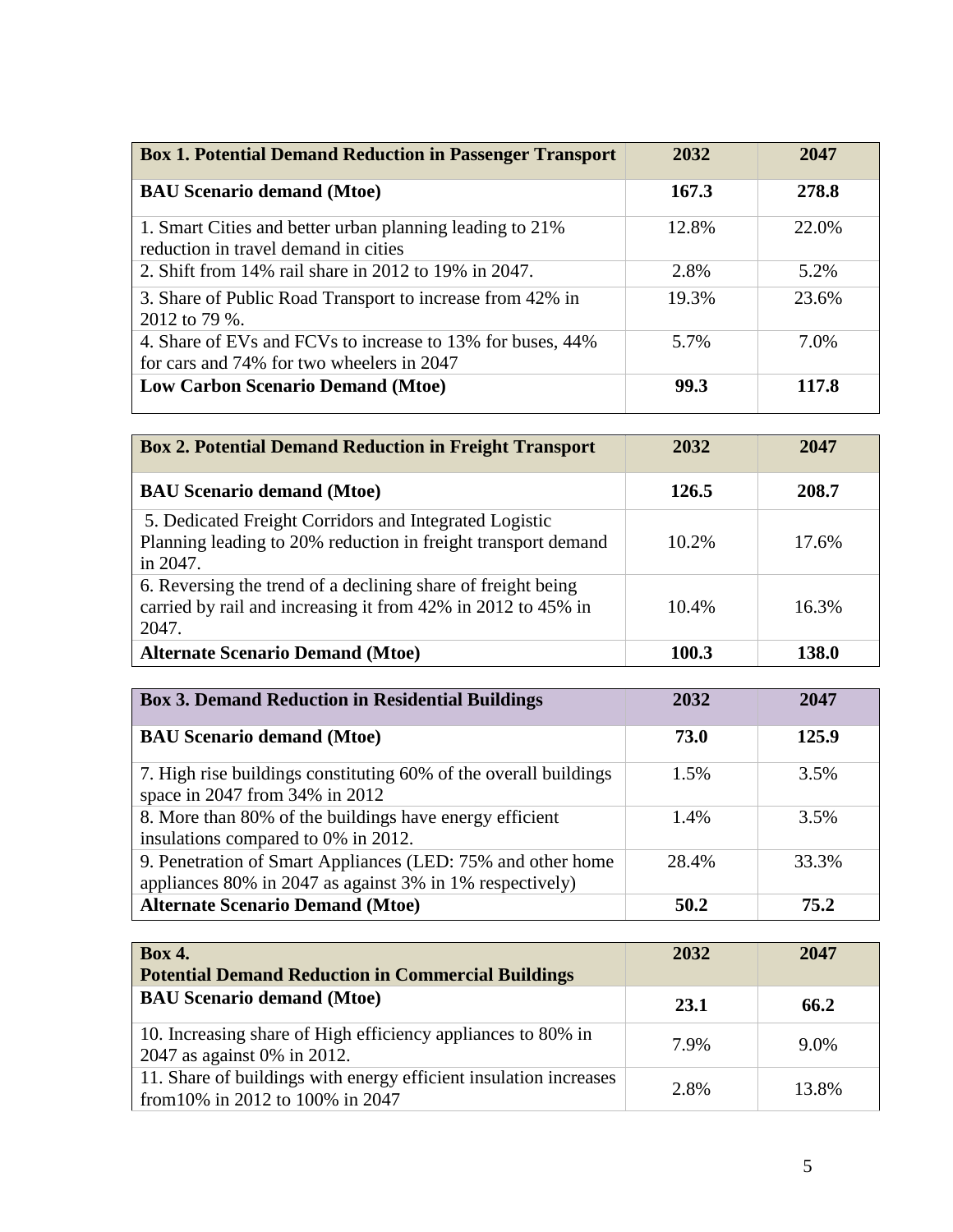| <b>Box 5. Potential Demand Reduction in Industry</b>                                                                                              | 2032  | 2047    |
|---------------------------------------------------------------------------------------------------------------------------------------------------|-------|---------|
| <b>BAU Scenario demand (Mtoe)</b>                                                                                                                 | 550.2 | 895.9   |
| 12. Increasing in penetration of EE units best in class<br>energy efficient technology (83% in Cement and 80% in<br>Steel) and Improvement in SEC | 12.0% | 22.0%   |
| 13. Cement-SEC reduction due to shift to Grid Based<br>Electricity                                                                                | 1.2%  | 1.8%    |
| 14. Steel-SEC reduction due to shift to Grid Based<br>Electricity                                                                                 | 5.0%  | $7.2\%$ |
| <b>Alternate Scenario Demand</b>                                                                                                                  | 449.5 | 618.2   |

*Note: Savings in 13 and 14 arise from the reduced consumption of captive power which uses much more fossil fuel energy than grid sourced power where the share of fossil fuels is less*.

| <b>Box 6. Potential Demand Reduction in Agriculture</b>                                            | 2032  | 2047  |  |
|----------------------------------------------------------------------------------------------------|-------|-------|--|
| <b>BAU Scenario demand</b>                                                                         | 54.3  | 68.6  |  |
| 15. Energy Efficiency improvements in tractors and Pumps<br>and phase out of diesel pumps by 2047. | 30.5% | 33.2% |  |
| <b>Alternate Scenario Demand</b>                                                                   | 37.7  | 45.8  |  |

| <b>Box 7. Potential Demand Reduction in Cooking</b>                                                     | 2032     | 2047  |
|---------------------------------------------------------------------------------------------------------|----------|-------|
| <b>BAU Scenario demand</b>                                                                              | 50.8     | 43.8  |
| 16. Efficiency improvements in Cook stoves and switch to<br>electricity and Induction based cook stoves | $36.2\%$ | 25.6% |
| <b>Alternate Scenario Demand</b>                                                                        | 32.4     | 32.6  |

| <b>Box 8. Potential Demand Reduction in telecom</b>                               | 2032  | 2047 |
|-----------------------------------------------------------------------------------|-------|------|
| <b>BAU Scenario demand</b>                                                        | 15.9  | 15.8 |
| 17. Efficiency improvements in BTS and switch to<br>solar/electricity from diesel | 45.2% | 64%  |
| <b>Alternate Scenario Demand</b>                                                  | 8.7   | 5.7  |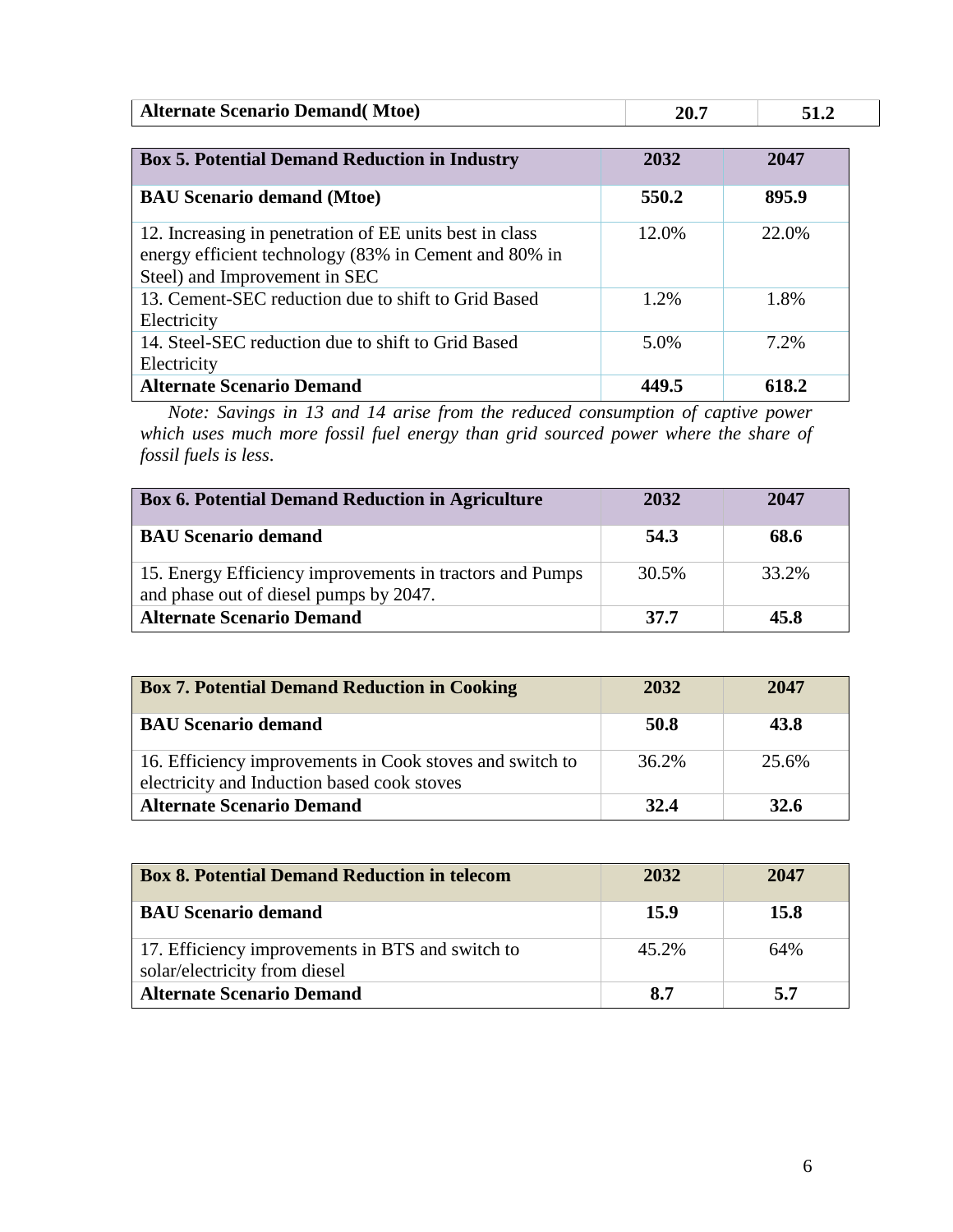### **Box 9**

## **Areas of Action and Policy Intervention for a Low-Carbon Alternative: Levels of Government**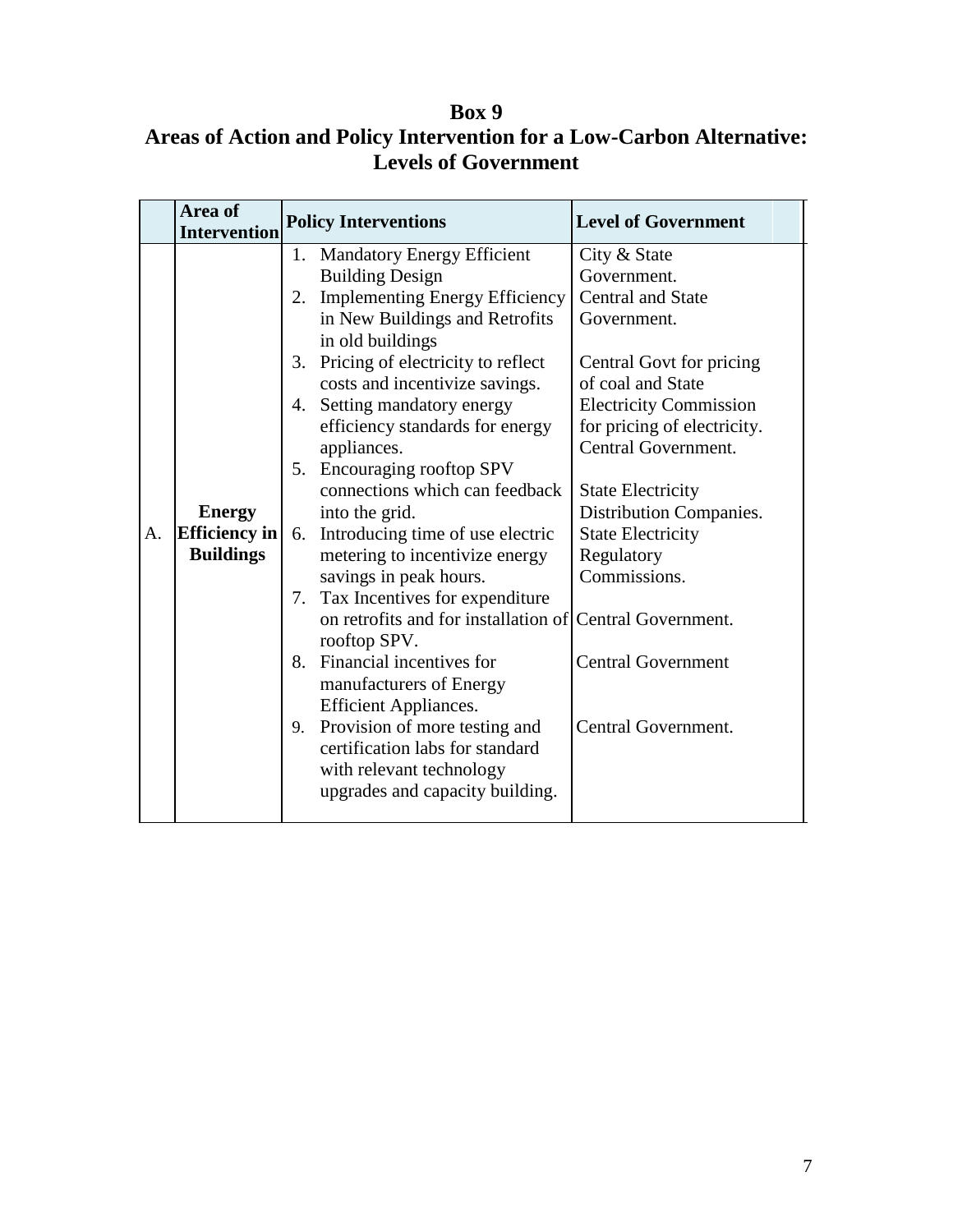|           | Area of                                                                                           | <b>Policy Interventions</b>                                                                                                                                                                                                                                                                                                                                                                                                                                                                                                                                                                                                                                                                                                                                                                                                                                                                                                                                                                                                                                                                                                                                                                                                                                                                                                                  | <b>Level of Government</b>                                                                                                                                                                                                                                                                                                                                                                                                                          |
|-----------|---------------------------------------------------------------------------------------------------|----------------------------------------------------------------------------------------------------------------------------------------------------------------------------------------------------------------------------------------------------------------------------------------------------------------------------------------------------------------------------------------------------------------------------------------------------------------------------------------------------------------------------------------------------------------------------------------------------------------------------------------------------------------------------------------------------------------------------------------------------------------------------------------------------------------------------------------------------------------------------------------------------------------------------------------------------------------------------------------------------------------------------------------------------------------------------------------------------------------------------------------------------------------------------------------------------------------------------------------------------------------------------------------------------------------------------------------------|-----------------------------------------------------------------------------------------------------------------------------------------------------------------------------------------------------------------------------------------------------------------------------------------------------------------------------------------------------------------------------------------------------------------------------------------------------|
| <b>B.</b> | <b>Intervention</b><br><b>Sustainable</b><br><b>Urban</b><br><b>Transport</b><br><b>Solutions</b> | 1. Sensible Land Use Planning in<br>Cities<br>2. Urban property laws (sale and<br>rental) which facilitate mobility<br>Ensuring provision of reliable<br>3.<br>and good quality bus<br>4. Provision of metros in large<br>cities<br>Rational planning of roads with<br>5.<br>features such as BRT,<br>footpaths, cycle-ways, etc.<br>Institution of disincentive<br>6.<br>parking charges in congested<br>areas to discourage parking of<br>private Vehicles.<br>Differential taxation on buses<br>7.<br>and cars to incentivize public<br>transport.<br>Imposition of "Congestion"<br>8.<br>Charges" to allow private<br>vehicle in congested areas.<br>Improved fuel efficiency<br>9.<br>standards<br>10. Maintaining fuel price<br>differentials which discourage<br>private transport, i.e., petrol<br>prices higher than diesel prices<br>with a high tax ab initio on<br>diesel powered cars.<br>11. Incentivizing electric vehicles<br>and hybrid vehicles through<br>differential taxation and<br>preferential depreciation rates.<br>12. Increasing last mile<br>connectivity of public transport<br>through feeder buses, in<br>economically backward areas to<br>prevent concentration of slums<br>near urban cores.<br>13. Introduction of smart transport<br>infrastructure and smart traffic<br>management to facilitate scale | <b>City Planning Authorities</b><br>Central & State Govt.<br>City Government $\&$<br>Road transport<br>corporations.<br><b>City Corporations</b><br><b>City Government</b><br><b>City Government</b><br>State & Central<br>Government<br><b>City Government</b><br><b>Central Government</b><br><b>Central Government</b><br><b>Central Government</b><br><b>City Transport</b><br>Corporations<br>City Government and<br><b>Central Government</b> |
|           |                                                                                                   | up of smart electric vehicles<br>/driverless cars in future.<br>14. Support for IT<br>ecosystem/Entrepreneurship for<br>smart transport management<br>and car sharing.                                                                                                                                                                                                                                                                                                                                                                                                                                                                                                                                                                                                                                                                                                                                                                                                                                                                                                                                                                                                                                                                                                                                                                       | Central Government.                                                                                                                                                                                                                                                                                                                                                                                                                                 |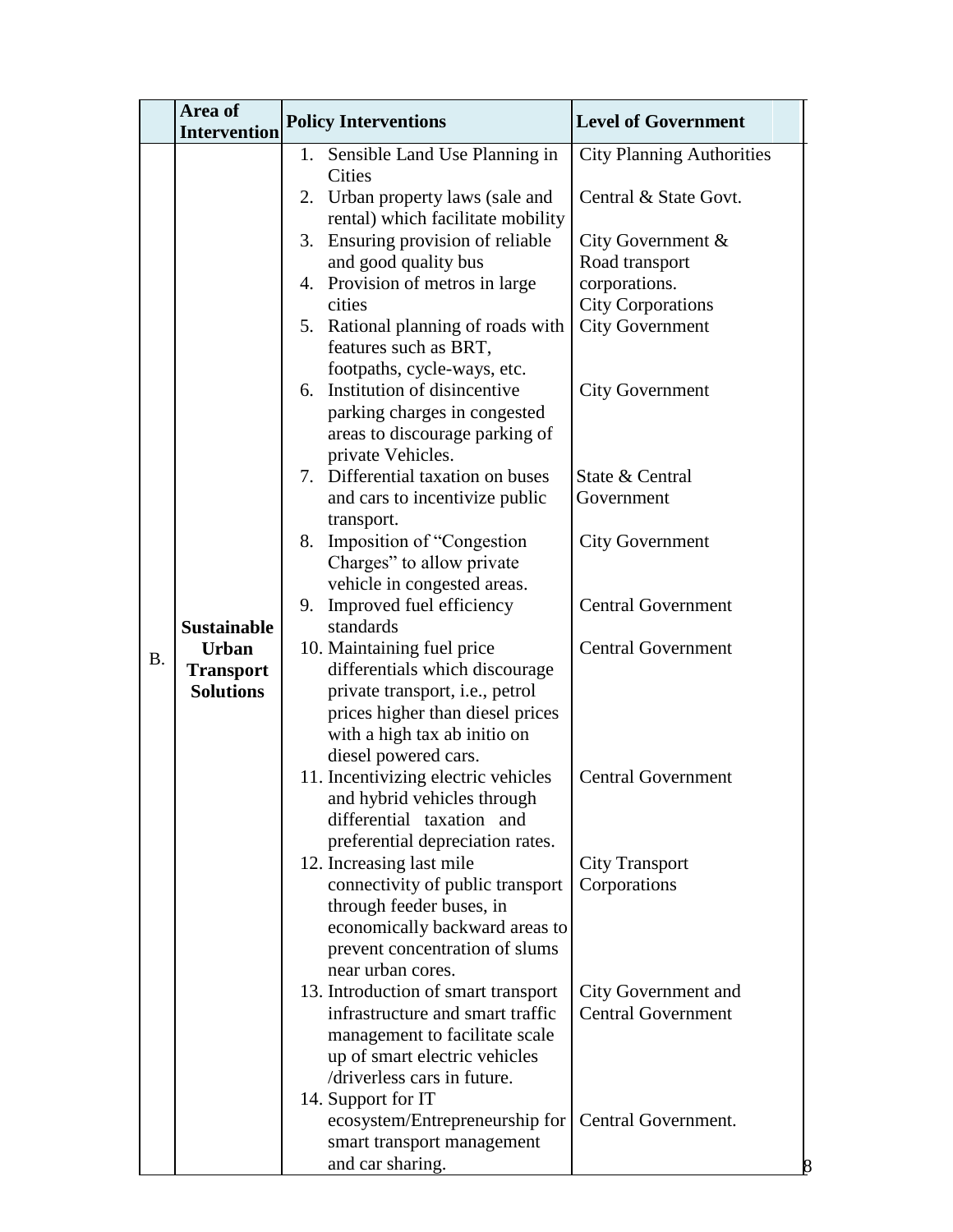|              | Area of<br><b>Intervention</b>                                                                  | <b>Policy Interventions</b>                                                                                                                                                                                                                                                                                                                                                                                                                                                                                                                                                                                                                        | <b>Level of Government</b>                                                                                                                                                                           |
|--------------|-------------------------------------------------------------------------------------------------|----------------------------------------------------------------------------------------------------------------------------------------------------------------------------------------------------------------------------------------------------------------------------------------------------------------------------------------------------------------------------------------------------------------------------------------------------------------------------------------------------------------------------------------------------------------------------------------------------------------------------------------------------|------------------------------------------------------------------------------------------------------------------------------------------------------------------------------------------------------|
| $\mathsf{C}$ | <b>Sustainable</b><br>Freight<br><b>Transport</b><br><b>Solutions</b>                           | 1. Dedicated Freight Corridors and<br>Integrated Logistic Planning.<br>Shifting freight to Rail.<br>2.<br><b>Tariff Rationalisation in Rail</b><br>3.<br>based Freight<br>4. Fuel efficiency standards in<br>Trucks<br>5. Efficiency in Railways wagons<br>with higher axle loads and<br>increased speeds.<br>6. Privatisation of Rail Freight                                                                                                                                                                                                                                                                                                     | <b>Central Government</b><br><b>Central Government</b><br><b>Central Government</b><br><b>Central Government</b><br><b>Central Government</b><br><b>Central Government</b>                           |
|              | <b>Efficiency</b><br>D. interventions<br>in Industry                                            | Rationalization of fossil fuel<br>1.<br>pricing in the long term.<br>2. Pricing of carbon, water and<br>health externalities on the<br>Industrial products<br>3. Availability of 24x7 quality grid<br>electricity for Industry to<br>facilitate switch from coal based<br>captive generation.<br>Setting up of more aggressive<br>4.<br>PAT targets for increasing energy<br>efficiency<br>facilitation of transfer of low-<br>$5_{-}$<br>carbon and energy efficiency<br>technologies for steel and cement<br>from Annex-1 to Annex 2<br>countries<br>6. Creation and augmentation of<br>ecosystem of recycling and reuse<br>of finished products | Central Government.<br><b>Central Government</b><br>Central Government &<br><b>State Electricity</b><br>Distribution companies.<br>Central Government.<br>Central Government.<br>Central Government. |
| E.           | <b>Minimizing</b><br><b>Energy Use</b><br>in Cooking<br>and<br>penetration<br>of clean<br>fuels | Availability of Piped Natural Gas<br>1.<br>Infrastructure in tier-2 and tier-3<br>cities.<br>2.<br>Availability of a robust LPG<br>distribution infrastructure in rural<br>areas<br>3.<br>R&D Support and market<br>incentives for usage of Clean<br><b>Biomass Cook stoves</b><br>State of the art testing,<br>4.<br>monitoring and certification<br>centers for cook-stoves in India                                                                                                                                                                                                                                                             | <b>Central Government</b><br><b>Central Government</b><br><b>Central Government</b><br><b>Central Government</b>                                                                                     |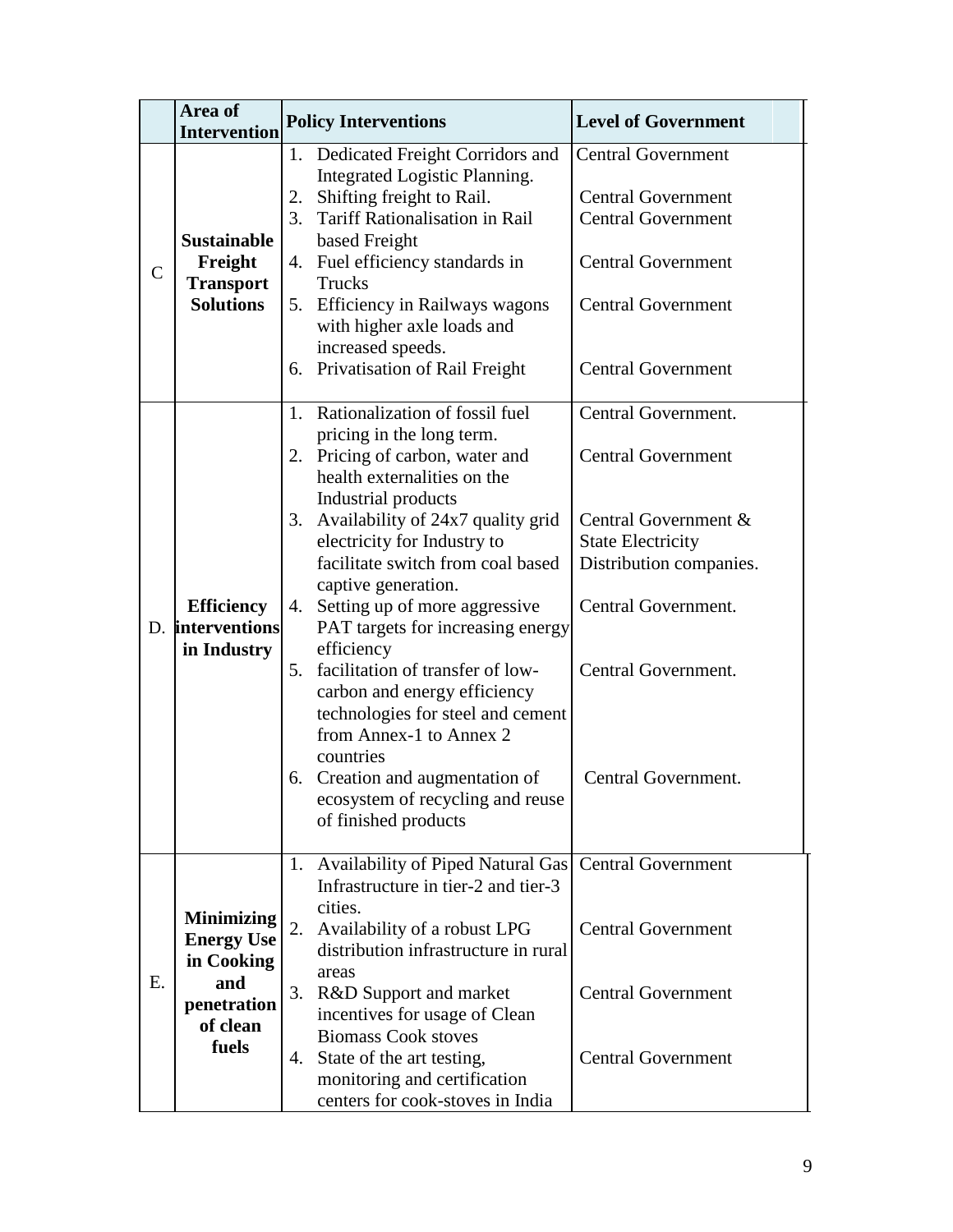|    | Area of<br><b>Intervention</b>                                                                                                                               | <b>Policy Interventions</b>                                                                                                                                                                                                                                                                                                                                                                                                                                                                      | <b>Level of Government</b>                                                                                                                                       |
|----|--------------------------------------------------------------------------------------------------------------------------------------------------------------|--------------------------------------------------------------------------------------------------------------------------------------------------------------------------------------------------------------------------------------------------------------------------------------------------------------------------------------------------------------------------------------------------------------------------------------------------------------------------------------------------|------------------------------------------------------------------------------------------------------------------------------------------------------------------|
|    |                                                                                                                                                              | 1. Availability of 24x7 metered and                                                                                                                                                                                                                                                                                                                                                                                                                                                              | <b>State Government and</b>                                                                                                                                      |
| F. | <b>Energy</b><br><b>Efficiency</b> in<br><b>Agriculture</b>                                                                                                  | quality of grid electricity in Rural<br>Areas.<br>2. Segregation of feeders from<br>agriculture/domestic<br>consumption.<br>3. Financial incentives for the<br>purchase of Solar based irrigation<br>pumps.<br>4. Fast track support for rain-fed<br>irrigation areas through<br>techniques such as watershed<br>management program to<br>minimize water use and<br>consequently energy use.<br>5. Support for Micro-irrigation<br>programs to minimize water and<br>energy use.                 | central government.<br><b>State Government and</b><br>central government.<br>State Government, Nodal<br>Agencies of the MNRE.<br>Ministry of Water<br>Resources. |
| G. | <b>Increasing</b><br><b>RE</b><br><b>Penetration</b><br>in the Grid to<br>$43%$ of<br>electricity<br>generation<br><b>(Solar 401)</b><br>GW, Wind<br>290 GW) | 1. Priority sector lending status for<br><b>RE</b><br>Financial Incentives-Interest Rate Central Government.<br>2.<br>Subsidies, Low Cost<br><b>International Loans.</b><br>Mandatory adherence for RPO<br>3.<br>and Solar RPO targets by states.<br>4. Financial and Regulatory support<br>for Balance of System (BOS)<br>manufacturers.<br>5. Provision of Net Metering and<br>Solar Buy back tariff policy for<br>Solar Rooftop by States.<br>6. Pricing of externalities on fossil<br>fuels. | Central Government.<br>State Government.<br>Central & State<br>Government.<br>State Government & City<br>Authorities.<br>Central & State<br>Government           |
| Н. | <b>Increasing</b><br><b>Bio Energy</b><br>in transport<br>to 15%                                                                                             | Financial support for research<br>1.<br>and development of second<br>generation and advanced bio-fuel<br>feedstock.<br>Long term blending policy and<br>2.<br>emissions standards.<br>3. Long term pricing policy for Bio-<br>fuels                                                                                                                                                                                                                                                              | Department of Science<br>and Technology/<br>Agriculture.<br>Ministry of Road<br>Transport.<br>Ministry of Petroleum.                                             |